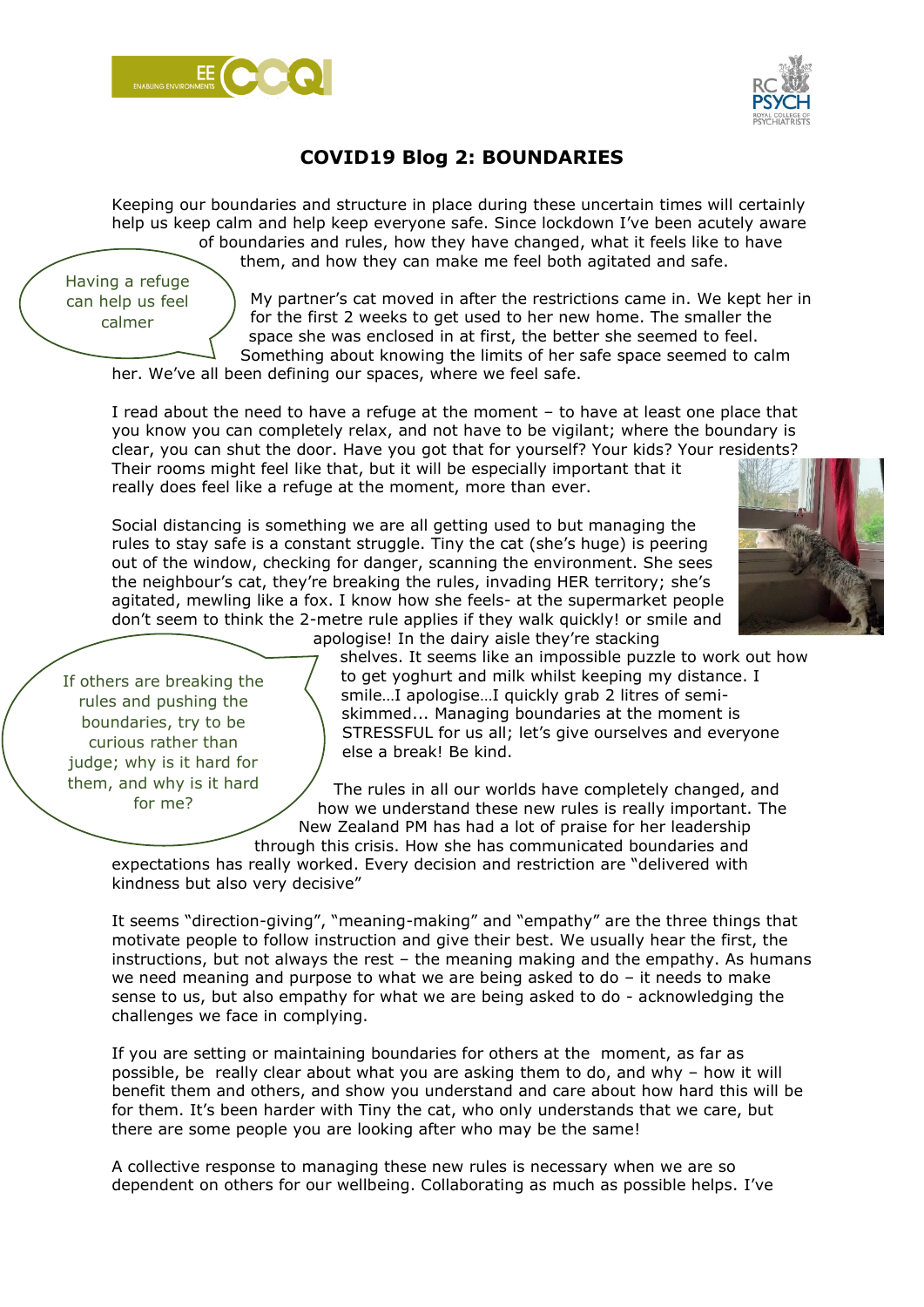



heard some great reports of residents and staff working together for their own and everyone else's benefit – agreeing not to go out, or to stagger mealtimes, or have a rota for using games so everyone has a turn.

Some of the rules are fixed and clear, but many are open to negotiation and involving everyone will improve compliance.

Boundaries in the way we work has changed too. I've never worked from home so much. Tiny the cat is loving it – I'm not sure how she'll cope once things change. That may be the case for many of us – coming out of this may be as hard (or harder) than going into it.

The way boundaries are challenged depends a lot on your situation. Those consigned to 'working from home' have a massive blurring of boundaries. I'm in the same room all day, staring at the same screen, whether I'm in a work meeting,

If you are at home, create and follow a routine, take regular breaks, if possible limit emails and separate work and rest time. Get dressed!

attending a webinar, chatting to my friends or doing the weekly zoom quiz. I've found changing clothes helps and moving the computer; physical changes make each situation a bit different. There are loads of online tips about working from home – I recommend using them, it really helps! Especially the one about getting fully dressed for work.

I've heard other stories of how people have managed – kids waring their school uniform during lesson time, colleagues getting ready for work as usual before heading to the spare room with work bag in hand. Having a clear distinction between work and home as far as possible can help keep a sense of order at a time when things feel so uncertain and new.

Limit your intake of coronavirus news and disaster scenarios in the future – think instead about what you can actually achieve today

Managing boundaries around social media and constant news is especially important at the moment. A constant drip feed of statistics and horror stories, political fighting and procurement blunders does not help. Managing the things we can control, rather than those we can't, will help though. The place we have some control is in our workplace and our home, working things out with others, with the best facts available from reputable news.